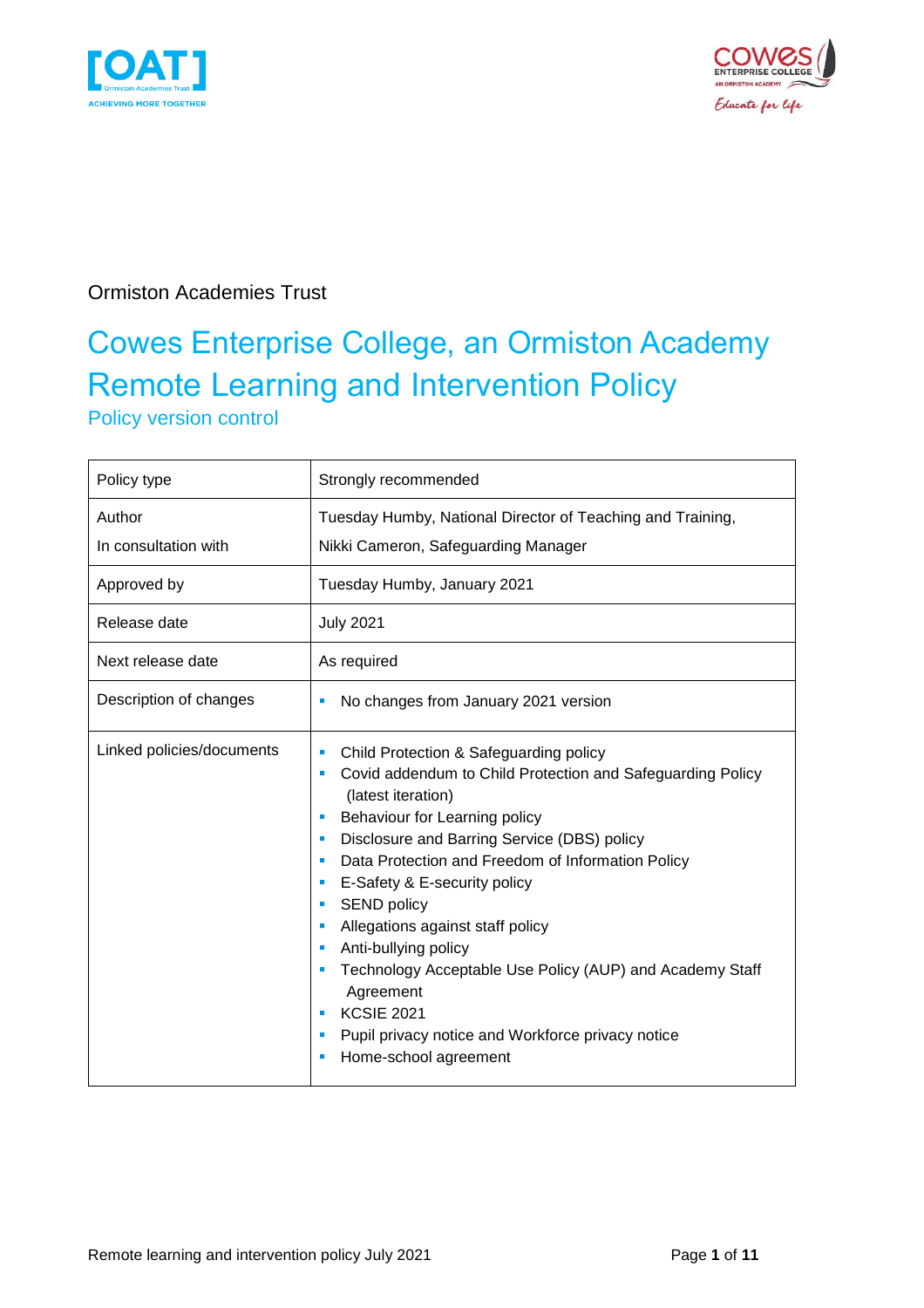



### **Contents**

| 1.   |                                                                                                     |
|------|-----------------------------------------------------------------------------------------------------|
| 2.   |                                                                                                     |
| 3.   |                                                                                                     |
| 4.   |                                                                                                     |
| 4.1. |                                                                                                     |
| 4.2. |                                                                                                     |
| 4.3. |                                                                                                     |
| 4.4. |                                                                                                     |
| 4.5. |                                                                                                     |
| 4.6. |                                                                                                     |
| 4.7. |                                                                                                     |
| 4.8. |                                                                                                     |
| 4.9. |                                                                                                     |
| 5.   |                                                                                                     |
| 6.   |                                                                                                     |
| 6.1. |                                                                                                     |
| 6.2. |                                                                                                     |
| 6.3. |                                                                                                     |
| 7.   |                                                                                                     |
| 7.1. |                                                                                                     |
| 7.2. | 1:1 Sessions, break out rooms, and conducting counselling or other confidential services on-line  9 |
| 7.3. |                                                                                                     |
| 7.4. |                                                                                                     |
| 7.5. |                                                                                                     |
| 7.6. |                                                                                                     |
| 8.   |                                                                                                     |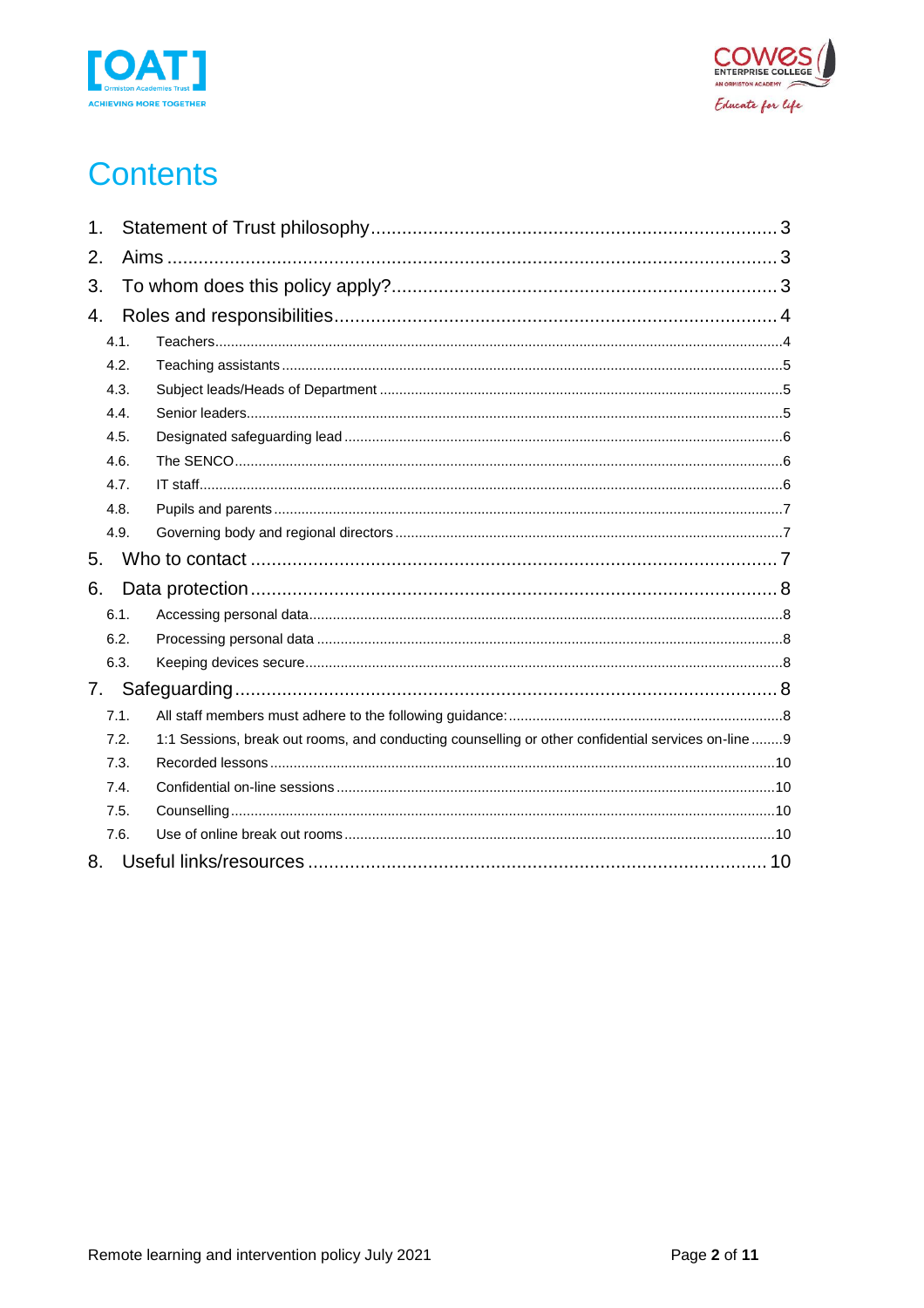



# <span id="page-2-0"></span>1.Statement of Trust philosophy

1.1. All schools in Ormiston Academies Trust align to our three core purposes, which are to teach and develop our pupils, while we effect change so that we can create schools where no one is disadvantaged. In addition, the OAT 8 identifies safeguarding as our number 1 priority and as a theme through everything that we do. Our strategy for remote learning and intervention continues this.

## <span id="page-2-1"></span>2.Aims

- 2.1. This Remote Education Policy aims to:
- **E** Ensure consistency in the approach to remote learning for all pupils (Inc. SEND) who aren't in school through use of quality online and offline resources and teaching videos.
- **E** Ensure the remote education provided is equivalent in length to the core teaching pupils would receive in school and will include both recorded or live direct teaching time, and time for pupils to complete tasks and assignments independently
- **•** Provide clear expectations for members of the school community regarding the delivery of high quality interactive remote learning.
- **Ensure continuous delivery of the school curriculum, so far as is possible.**
- Consider continued education for pupils by staff and parents.
- **•** Support effective communication between the school and families and support attendance.
- **Ensure the safety of children and staff**
- Comply with Government requirements

#### **2.2. What is remote learning?**

- 2.2.1. Typically 'remote education' is used to describe situations where children are being taught remotely in their own homes rather than at school in a classroom. However, 'remote education' also includes situations where a teacher is working remotely and teaching a class of pupils at school, e.g., the teacher is teaching from home because they are self-isolating or shielding.
- 2.2.2. 'Remote education' is often used to refer to teaching and learning that takes place online. However, it also covers teaching and learning using hard copy resources such as textbooks and worksheets.
- 2.2.3. 'Blended learning' refers to learning that involves a combination of face-to-face teaching and remote education which may be delivered online or through hard copy resources. It is a particularly important consideration in respect of those pupils who may need to attend school sites because they have been identified as vulnerable or are the children of key workers.

# <span id="page-2-2"></span>3.To whom does this policy apply?

3.1. All pupils, teachers, support staff and approved adults providing support/advice or guidance to children, as a result of having to access or deliver sessions remotely from home due to Covid related reasons i.e., National Lockdown, isolating, shielding, self-isolation etc.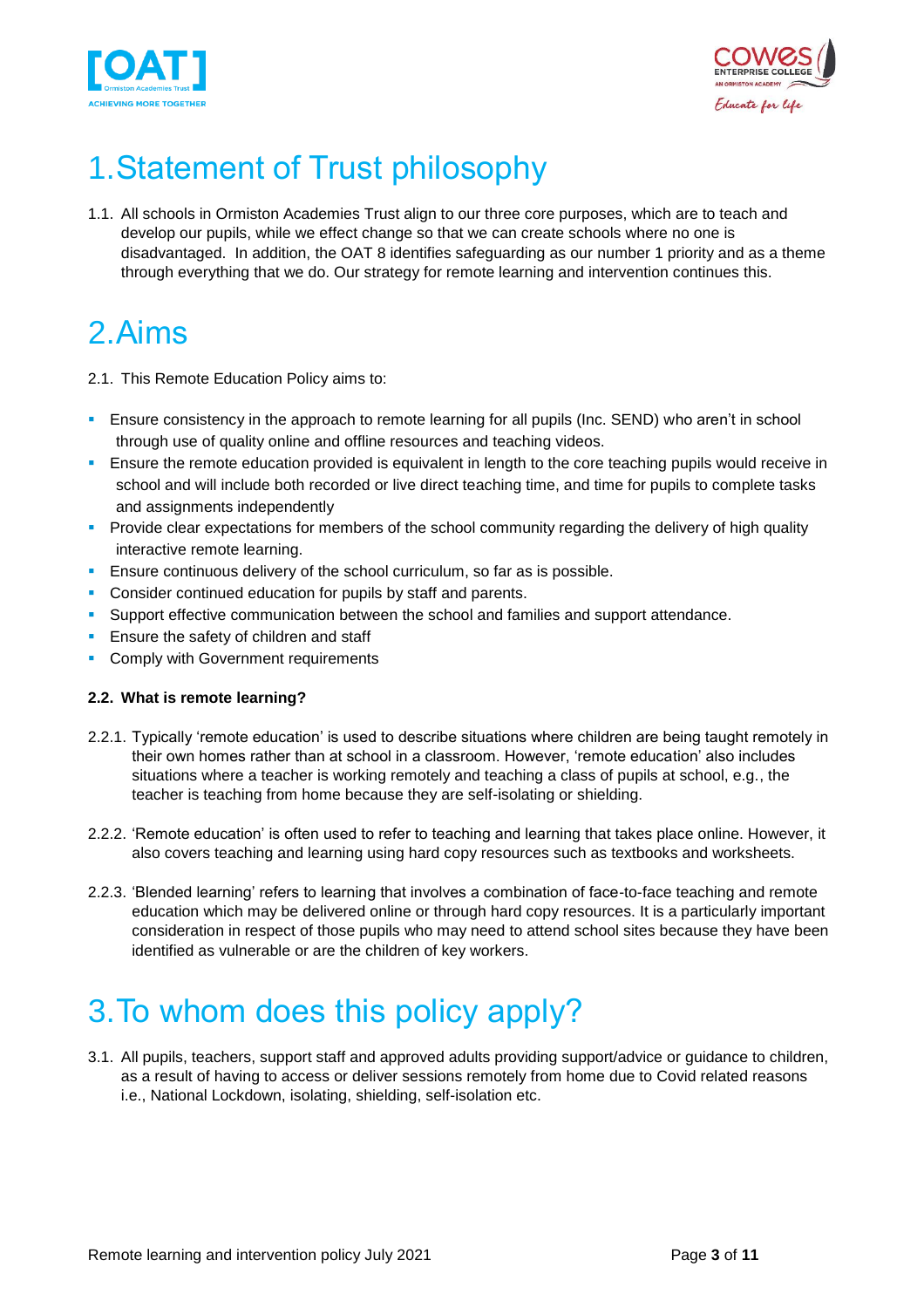



# <span id="page-3-0"></span>4.Roles and responsibilities

### <span id="page-3-1"></span>4.1. Teachers

- 4.1.1. When providing remote learning, teachers must be available during their normal working school hours.
- 4.1.2. If they're unable to work for any reason during this time, for example due to sickness or caring for a dependent, they should report this using the normal absence procedure.
- 4.1.3. When providing remote learning, teachers are responsible for:
	- 4.1.3.1. Setting work for their classes which is commensurate with what they would normally set and in line with the school curriculum.
		- The work will be set on Satchel One (Show My Homework) by the start of each lesson. It will also be clearly noted how long this work should take.
		- Teachers will be given a list of students who are on paper based work and the digital resources will be uploaded to a shared folder for year teams to print and post.
		- Teachers will alert year teams to any students who are having challenges with access to devices in order to lend devices during periods of remote learning

4.1.3.2. Providing feedback on work:

- Teachers will ask students to predominantly upload completed work to Satchel One (Show My Homework)
- Detailed written feedback is as per the departmental policy and this will include at least once per half term
- Feedback will be given in a range of different ways in class, for example Microsoft Forms or polls, question and answer or through the chat function in Microsoft Teams.
- In many cases feedback will be immediate with self marking quizzes but for more detailed written feedback this will be done within two weeks. We promote the use of whole class feedback to pick up on errors or misconceptions which apply to many students.

4.1.3.3. Keeping in touch with pupils who aren't in school and their parents:

- Teachers will contact home primarily through the student remote engagement spreadsheet. Teachers will flag concerns and the year teams will follow them up through emails and/or phone calls.
- Parents and students may make contact with teachers through email during a period of remote learning and they will respond within 24 hours. There is no expectation for teachers to respond to parents or students outside of working hours.
- Teachers will be aware that parents and pupils may be under pressure and there may be barriers in home such as illness and access to devices and this will be reflected in their responses to parent or student communication.
- 4.1.4. If there is a concern around the level of engagement of a pupil or pupils the parents should be contacted via phone to access whether school intervention can assist engagement. Teachers should follow local plans for doing this.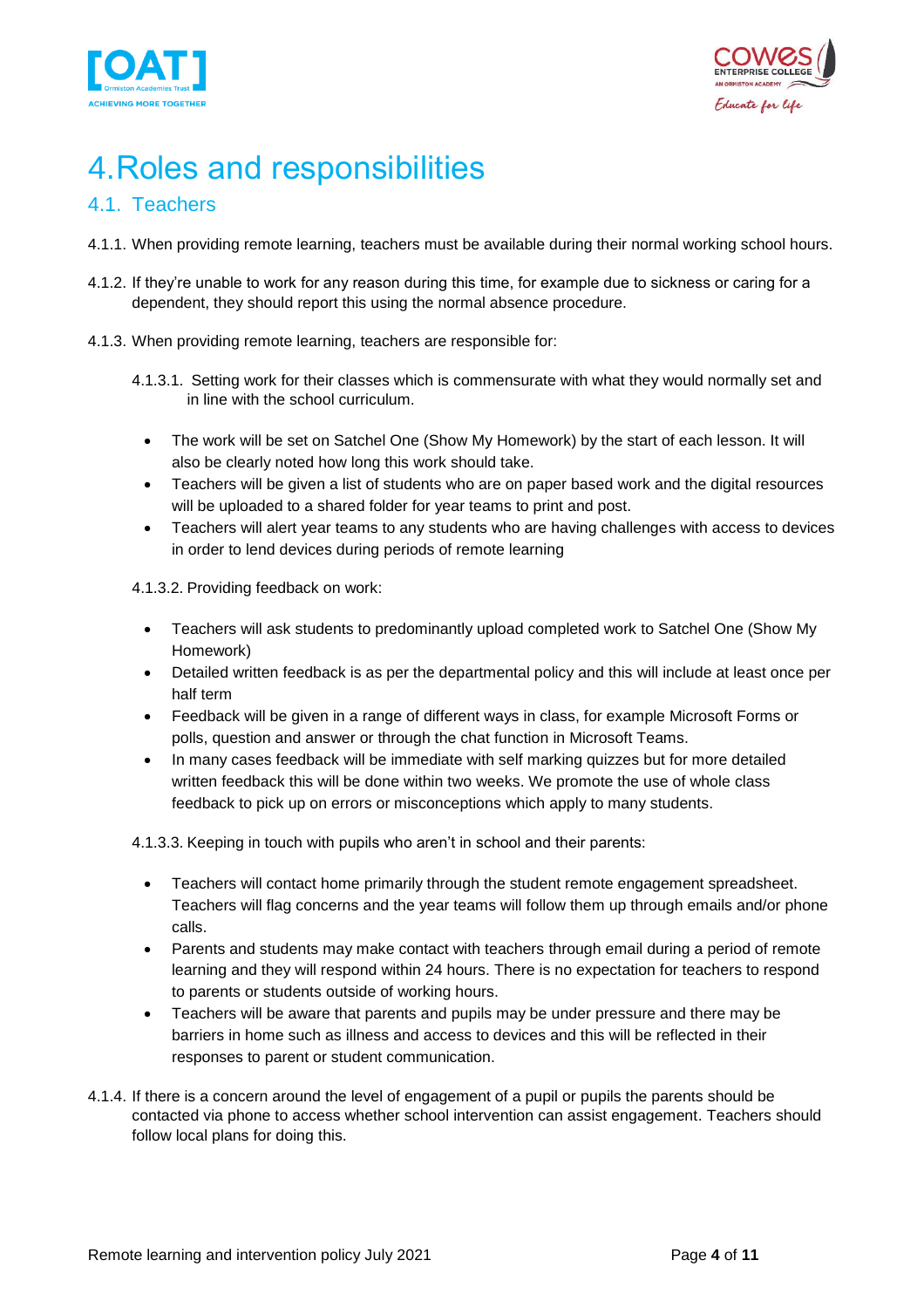



- 4.1.5. In addition, staff should be alert to wider reasons for lack of engagement, and report any safeguarding concerns immediately using the school's procedures
- 4.1.6. Any complaints or concerns shared by parents or pupils should be reported to a member of SLT– for any safeguarding concerns, refer immediately to the DSL.

#### <span id="page-4-0"></span>4.2. Teaching assistants

- 4.2.1. When assisting with remote learning, teaching assistants must be available between 08:15-15:15. Teaching assistants may be asked to work on site with SEND/ECHP students giving bespoke support.
- 4.2.2. If they're unable to work for any reason during this time, for example due to sickness or caring for a dependent, they should report this using the normal absence procedure.
- 4.2.3. When assisting with remote learning, teaching assistants are responsible for:
	- 4.2.3.1. Supporting pupils who are not in school with learning remotely:
		- Teaching assistants will sit in live Microsoft Teams lessons and arrange to meet students outside the live lesson element to support with work. This could be one to one or in small groups. See section 7.2.
	- 4.2.3.2. Attending virtual meetings with teachers, parents and pupils.

#### <span id="page-4-1"></span>4.3. Subject leads/Directors of faculties

- 4.3.1. Alongside their teaching responsibilities, subject leads are responsible for:
	- 4.3.1.1. Considering whether any aspects of the subject curriculum need to change to accommodate remote learning
	- 4.3.1.2. Working with teachers teaching their subject remotely to make sure all work set is appropriate and consistent
	- 4.3.1.3. Working with other subject leads and senior leaders to make sure work set remotely across all subjects is appropriate and consistent, and appropriate deadlines are being set
	- 4.3.1.4. Monitoring the remote work set by teachers in their subject explain how they'll do this, such as through regular meetings with teachers or by reviewing work set
	- 4.3.1.5. Alerting teachers to resources they can use to teach their subject remotely
	- 4.3.1.6. Monitoring pupil engagement and progress with remote learning and reviewing the quality of learning achieved.
	- 4.3.1.7. All of the above should be communicated with their teams in a timely manner.

#### <span id="page-4-2"></span>4.4. Senior leaders

4.4.1. Alongside any teaching responsibilities, senior leaders are responsible for: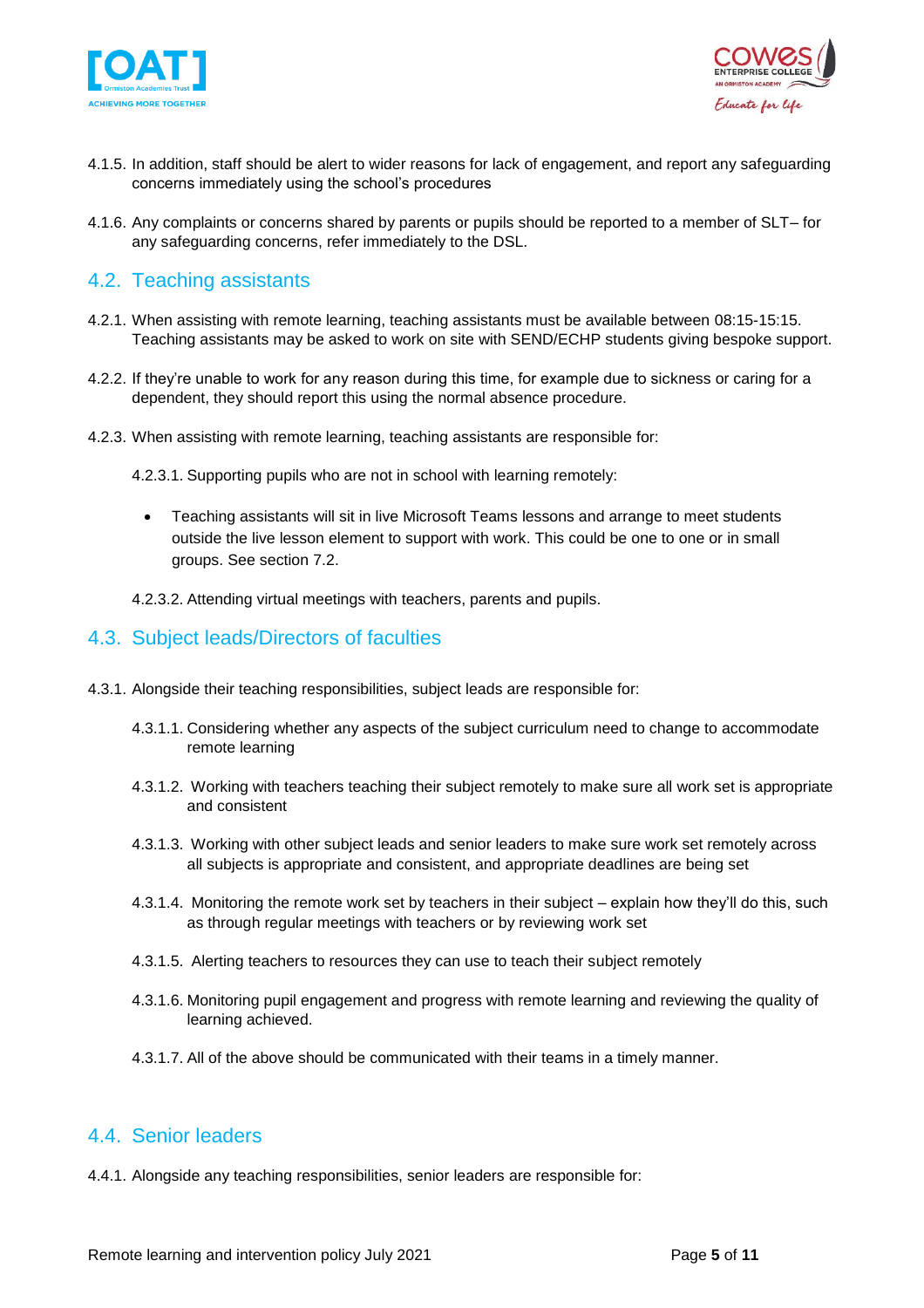



- 4.4.1.1. Co-ordinating and refining the remote learning approach across the school
- 4.4.1.2. Monitoring the effectiveness of remote learning through regular meetings with teachers and subject key stage leaders, reviewing work set and reaching out for feedback from pupils and parents
- 4.4.1.3. Monitoring the security of remote learning systems, including safeguarding, data protection, on-line filtering and monitoring systems.

#### <span id="page-5-0"></span>4.5. Designated safeguarding lead

- 4.5.1. Ensuring children, staff and parents are regularly reminded and given information on how to stay safe online
- 4.5.2. Ensuring all staff are aware of signs to look out for which may indicate a child is at risk
- 4.5.3. Monitoring the security of remote learning systems, including, data protection, on-line filtering and monitoring systems.

#### <span id="page-5-1"></span>4.6. The SENCO

- 4.6.1. The SENCO is responsible for:
	- 4.6.1.1. Liaising with the ICT technicians to ensure that the technology used for remote learning is accessible to all pupils and that reasonable adjustments are made where required.
	- 4.6.1.2. Ensuring that pupils with EHC plans continue to have their needs met while learning remotely, and liaising with the headteacher and other organisations to make any alternate arrangements for pupils with EHC plans and IHPs
	- 4.6.1.3. Identifying the level of support
	- 4.6.1.4. Providing guidance, strategies and advice to staff who are remotely educating SEND students.

#### <span id="page-5-2"></span>4.7. IT staff

- 4.7.1. IT staff are responsible for:
	- 4.7.1.1. Fixing issues with systems used to set and collect work
	- 4.7.1.2. Helping staff and parents with any technical issues they're experiencing
	- 4.7.1.3. Reviewing the security of remote learning systems and flagging any data protection breaches to the data protection lead
	- 4.7.1.4. Ensuring safeguarding filtering and monitoring systems are working effectively and efficiently
	- 4.7.1.5. Assisting pupils and parents with accessing the internet or devices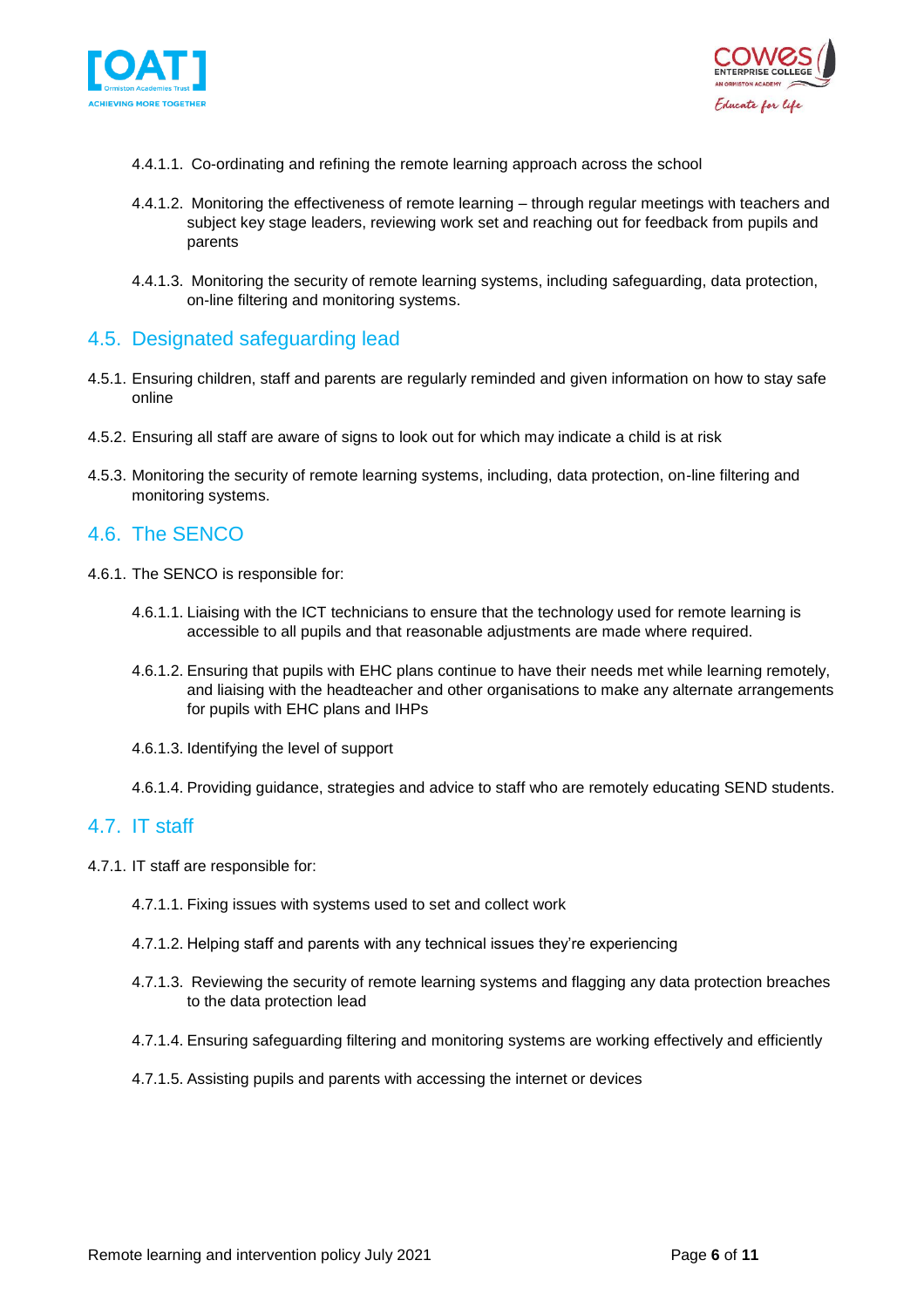



### <span id="page-6-0"></span>4.8. Pupils and parents

- 4.8.1. Staff can expect pupils learning remotely to:
	- 4.8.1.1. Be contactable during the school day
	- 4.8.1.2. Complete work to the deadline set by teachers
	- 4.8.1.3. Seek help if they need it, from teachers or teaching assistants
	- 4.8.1.4. Alert teachers if they're not able to complete work
	- 4.8.1.5. Adhere to the code of conduct when on-line
	- 4.8.1.6. Alert the school if they have any safeguarding concerns about themselves or their peers
	- 4.8.1.7. Conduct themselves in a mature and considerate manner whilst learning remotely
- 4.8.2. Staff can expect parents with children learning remotely to:
	- 4.8.2.1. Make the school aware if their child is sick or otherwise can't complete work
	- 4.8.2.2. Seek help from the school if they need it
	- 4.8.2.3. Be respectful when making any complaints or concerns known to staff
	- 4.8.2.4. Alert the school if they have any safeguarding concerns about their child or another child at the school

#### <span id="page-6-1"></span>4.9. Governing body and regional directors

- 4.9.1. The governing body and regional directors are responsible for:
	- 4.9.1.1. Monitoring the school's approach to providing remote learning to ensure education remains as high quality as possible
	- 4.9.1.2. Ensuring that staff are certain that remote learning systems are appropriately secure, for both data protection and safeguarding reasons

### <span id="page-6-2"></span>5.Who to contact

- 5.1. If staff have any questions or concerns about remote learning or the health and safety of pupils during a period of remote learning, they should contact the following individuals:
- 5.1.1. Issues in setting work talk to the relevant subject lead or SENDCo
- 5.1.2. Issues with behaviour talk to the relevant Key stage lead
- 5.1.3. Issues with IT talk to IT staff via Helpdesk@cowesec.org
- 5.1.4. Issues with their own workload or wellbeing talk to their line manager
- 5.1.5. Concerns about data protection talk to the data protection lead, Kate Evans kevans @cowesec.org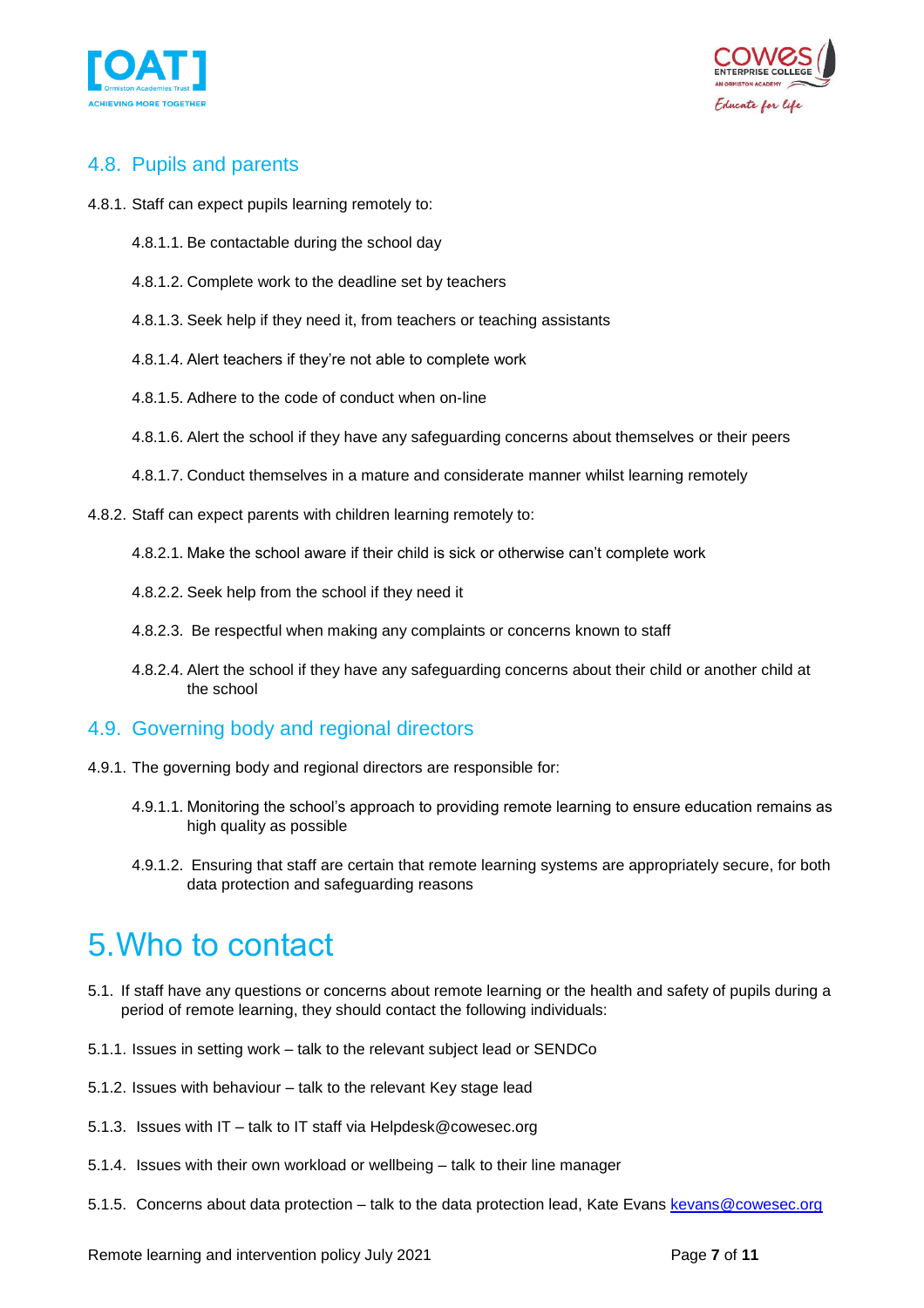



5.1.6. Concerns about safeguarding – talk to the DSL, Jemma Harding [jharding@cowesec.org](mailto:jharding@cowesec.org)

### <span id="page-7-0"></span>6.Data protection

#### <span id="page-7-1"></span>6.1. Accessing personal data

- 6.1.1. When accessing personal data for remote learning purposes, all staff members will:
	- 6.1.1.1. Access student data through the approved secure platforms including Office 365 (including SharePoint) Show My Homework (Team Satchel) or Class Charts.
	- 6.1.1.2. Only use the school provided devices to access data related to the academy, not personal devices.

#### <span id="page-7-2"></span>6.2. Processing personal data

- 6.2.1. Staff members may need to collect and/or share personal data such as email addresses as part of the remote learning system. In line with GDPR, as long as this processing is necessary for the school's official functions, individuals won't need to give permission for this to happen.
- 6.2.2. However, staff are reminded to collect and/or share as little personal data as possible online.

#### <span id="page-7-3"></span>6.3. Keeping devices secure

- 6.3.1. All staff members will take appropriate steps to ensure their devices remain secure. This includes, but is not limited to:
	- 6.3.1.1. Keeping the device password-protected strong passwords are at least 8 characters, with a combination of upper and lower-case letters, numbers and special characters (e.g. asterisk or currency symbol)
	- 6.3.1.2. Ensuring the hard drive is encrypted this means if the device is lost or stolen, no one can access the files stored on the hard drive by attaching it to a new device
	- 6.3.1.3. Making sure the device locks if left inactive for a period of time
	- 6.3.1.4. Not sharing the device among family or friends
	- 6.3.1.5. Installing antivirus and anti-spyware software
	- 6.3.1.6. Keeping operating systems up to date always install the latest updates

### <span id="page-7-4"></span>7.Safeguarding

#### <span id="page-7-5"></span>7.1. All staff members must adhere to the following guidance:

7.1.1. Staff must be constantly vigilant to student behaviours- both acting out and withdrawn, which may indicate a safeguarding concern. This includes, but is not exclusively limited to: non-engagement with on-line lessons, work not handed in or substandard completion of work. Any concerns must be logged immediately via CPOMs. If at any time it is considered that a child has suffered significant harm or is likely to do so, a referral should be made to the Isle of Wight Council's Emergency Duty Team 0300 300 0901, or Police Child Abuse Investigation Team on 101, or call 999 if you are concerned a child needs immediate protection.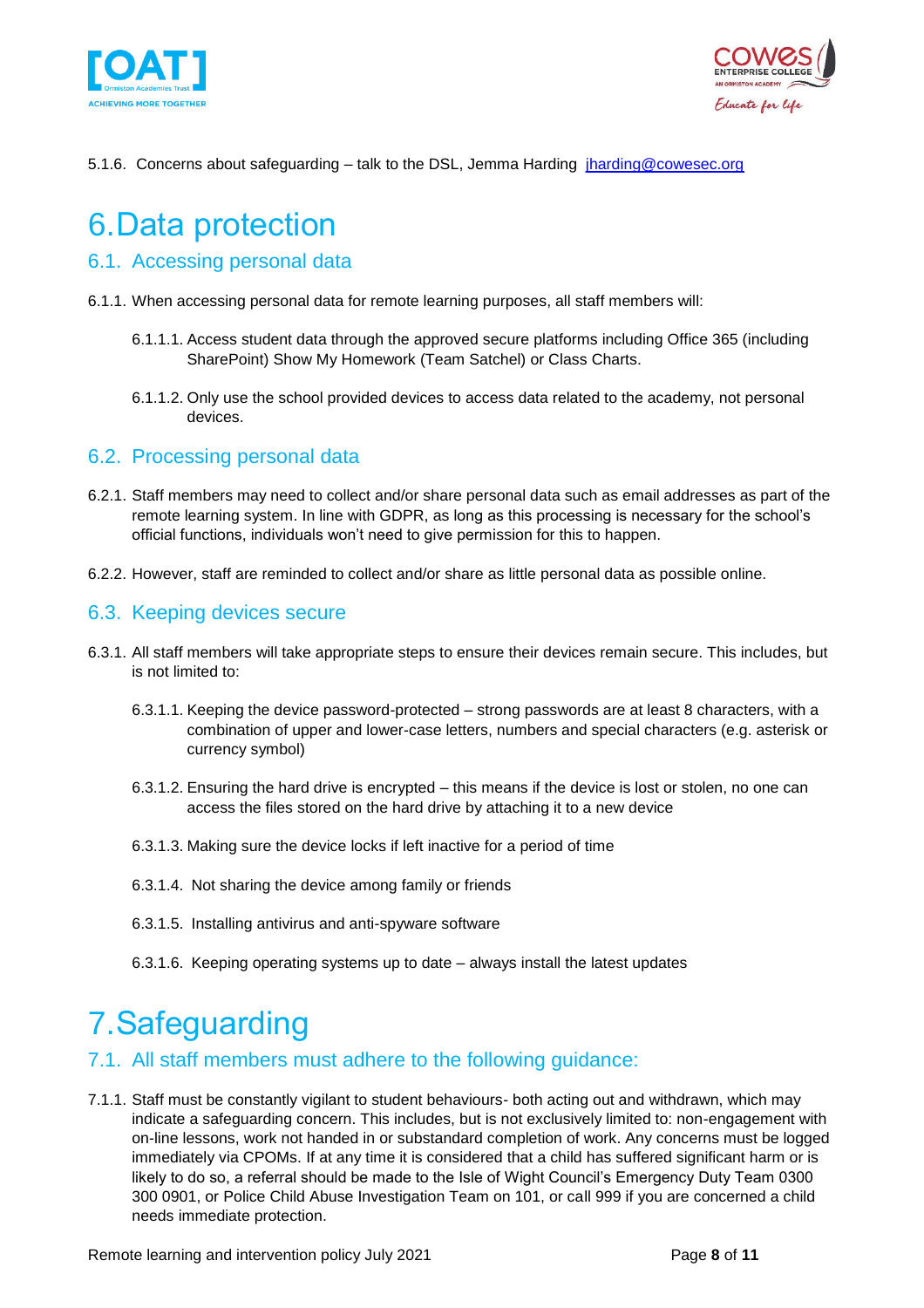



- 7.1.2. Staff should adhere to professional standards as outlined in the school Handbook and check with the participants that they are aware of the school's expectations.
- 7.1.3. When delivering a live online lesson staff must:
- **•** Dress appropriately
- Be in a professional location where personal information is not on show. It is recommended that laptop/desktop or tablet cameras are set to focus on the teacher from the shoulders up. Where possible, teachers should enable the 'blur background' function.
- **E** Ensure that, where possible, student cameras are switched on at the start of the session in order to enable a visual safety check and to take an 'emotional temperature' check of each child. However, staff will need to exercise professional judgement over whether this is appropriate and ensure students are in a family room when cameras are on. Consideration should also be given to how students may feel about staff and other students being able to see their home environment. This could be mitigated against, if students are shown how to blur their backgrounds.
- 7.1.4. Pupils will be informed, that when engaging, in a live online lesson they should be in a safe and open family space and appropriately dressed. They should not be alone in their bedroom. The kitchen table or family room would be an ideal place for the live online lesson to take place.
- 7.1.5. At the start of each live online lesson, the teacher should ensure that pupils understand the rules and expectations. This will ensure the safeguarding of both teacher and pupils. 1:1 lessons between pupil and teacher should not take place unless they meet the guidelines below. If a live online lesson has been set and only one pupil is waiting in the lobby the staff member will need to reschedule the session to a later date with more pupils.

#### <span id="page-8-0"></span>7.2. 1:1 Sessions, break out rooms, and conducting counselling or other confidential services on-line

- 7.2.1. In some circumstances, 1:1 sessions are necessary and appropriate. This may be the case where pupils are undertaking specialist interventions such as reading intervention, tutoring, peripatetic music tuition, careers advice and guidance or receiving counselling support etc. To ensure children are protected from harm, and staff are protected from false allegations the following safeguards and mitigations will be considered, on a case by case basis, and risk assessments carried out.
- 7.2.2. No 1:1 Sessions will be conducted without SLT/DSL risk assessment and consent.
- 7.2.3. SLT/DSL should ask, as part of their assessment of risk:
- Is it appropriate and possible for another adult be present, e.g., a parent or a colleague?
- Can the session/lesson be rearranged to a more suitable time to allow another adult to be present?
- Could the session/lesson be conducted over the phone rather than a meeting involving video?
- Can a 1:1 session be delivered to another child at the same time?
- **Does the adult delivering the session have appropriate safeguarding knowledge, skills and** understanding?
- Has the school obtained written consent from the child, parent and staff member that they are happy to proceed with a 1:1 session, that they understand the benefits and risks and are clear as to the purpose? (NB – DSLs must ensure that no parent is contacted about supportive or intervention sessions if it will put the child at risk ie – where a child, who is Gillick/Fraser competent, has agreed to, for example counselling or receiving sexual health advice, but does not wish a parent/carer to be informed (see Gillick competence and [Fraser guidelines | NSPCC Learning](https://learning.nspcc.org.uk/child-protection-system/gillick-competence-fraser-guidelines) | NSPCC Learning for more information )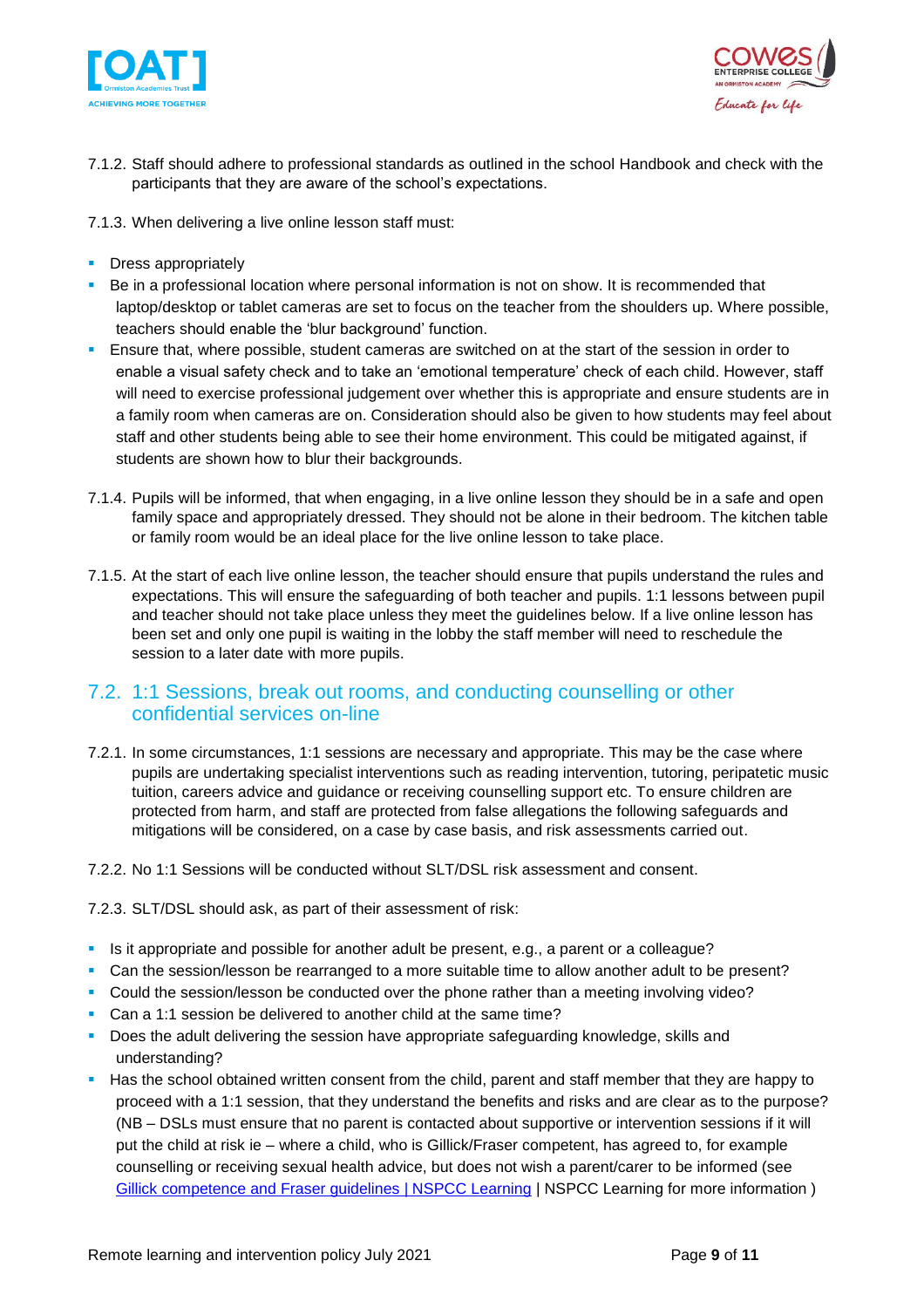



- **•** The academy should make it clear, that where appropriate, the session will be recorded and the recording held for 30 days, SLT/line managers will complete unannounced drop ins/listen ins
- Where lesson links are sent to pupils, the lesson link is also sent to their line manager and a member of SLT who may access the lesson at any time.

#### <span id="page-9-0"></span>7.3. Recorded lessons

- 7.3.1. If staff are recording lessons, they must ensure that they have sent the GDPR compliance letter to pupils, parents and carers found in the Teaching and Training > Remote Learning > Resources for Parents section on OATnet.
- 7.3.2. Staff should only circulate recorded lessons if they are appropriate for use.
- 7.3.3. To comply with GDPR all recorded lessons should be deleted after 30 days unless they are required for safeguarding or another legitimate reason. The reason for keeping the recording needs to be documented clearly.
- 7.3.4. Where the hosting platform provides the functionality for customised retention periods, these should be set to avoid recordings being kept for longer than 30 days

#### <span id="page-9-1"></span>7.4. Confidential on-line sessions

7.4.1. Children's emotional and mental health, particularly during periods of lockdown, is of great concern and it may be necessary to offer on-line counselling to a small number of children. In addition, some children may require access to confidential health advice and support which can only be accessed online through an academy. Careers advice and guidance is most effective when tailored to an individual's needs and where a child feels comfortable in sharing information. In all of these cases the academy will have, at the forefront of its practice, a child's safety.

### <span id="page-9-2"></span>7.5. Counselling

7.5.1. All the above safeguards should be in place and counsellors should adhere to the British Association for Counselling and Psychotherapy, Ethical Framework for Counselling Professions [BACP Ethical](https://www.bacp.co.uk/events-and-resources/ethics-and-standards/ethical-framework-for-the-counselling-professions/)  [Framework for the Counselling Professions](https://www.bacp.co.uk/events-and-resources/ethics-and-standards/ethical-framework-for-the-counselling-professions/)

#### <span id="page-9-3"></span>7.6. Use of online break out rooms

- 7.6.1. Where 'break out' rooms are used, staff will have in place a plan to ensure they are 'safe spaces' and are regularly monitored.
- 7.6.2. Staff should be vigilant to any signs of abuse or bullying in these rooms and act on any concerns immediately, in line with the school policies on behaviour for learning, anti-bullying and Safeguarding and Child protection

### <span id="page-9-4"></span>8.Useful links/resources

- **[Safeguarding and remote education during coronavirus \(COVID-19\) -](https://www.gov.uk/guidance/safeguarding-and-remote-education-during-coronavirus-covid-19) GOV.UK (www.gov.uk)**
- [Undertaking remote teaching safely during school closures | NSPCC Learning](https://learning.nspcc.org.uk/news/2020/march/undertaking-remote-teaching-safely)
- [CEOP](https://www.ceop.police.uk/safety-centre/) for advice on making a report about online abuse
- [Childline](https://www.childline.org.uk/?utm_source=google&utm_medium=cpc&utm_campaign=UK_GO_S_B_BND_Grant_Childline_Information&utm_term=role_of_childline&gclsrc=aw.ds&&gclid=EAIaIQobChMIlfLRh-ez6AIVRrDtCh1N9QR2EAAYASAAEgLc-vD_BwE&gclsrc=aw.ds) for support
- [Childnet](https://www.childnet.com/parents-and-carers/parent-and-carer-toolkit) a toolkit to support parents and carers to start discussions about their child's online life